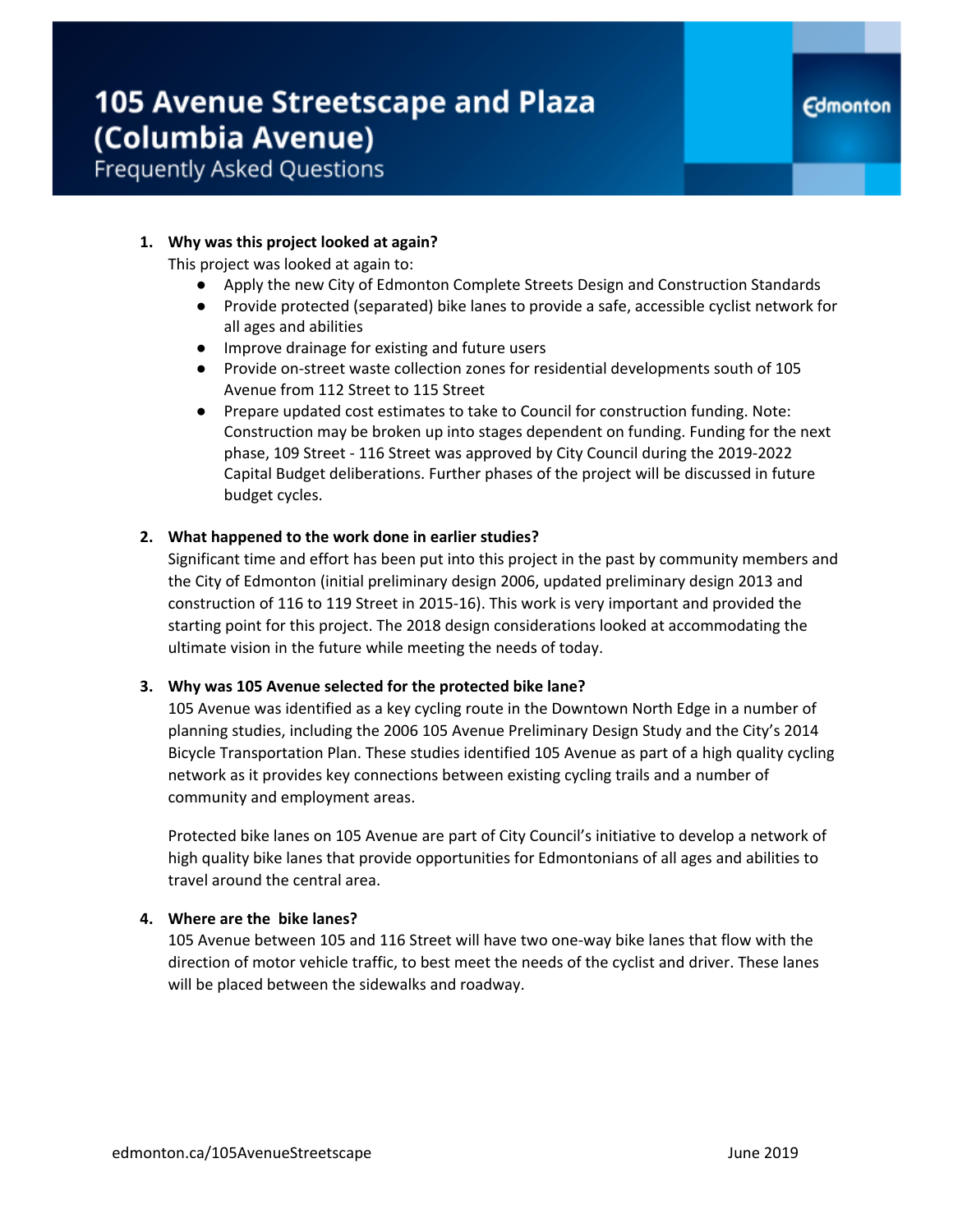**Frequently Asked Questions** 

**5. How will the bike lanes connect through MacEwan University to the bike network south of 104 Avenue?**

The City is working with MacEwan University to provide access through the campus at 106 Street and 110 Street, which would connect to the Downtown Bike Network and further connections throughout Edmonton.

#### **6. Will the overhead utility lines be buried?**

All overhead utility lines on 105 Avenue will be placed underground before the streetscape improvements begin. Burying overhead lines may require landowners currently serviced from these overhead lines to add utility infrastructure such as pedestals or transformers within their property as well as pay for costs of any changes within their private property to connect to the new services. Property owners will be notified ahead of time if this change affects them.

#### **7. How many parking stalls exist today and will there be parking on 105 Avenue?**

Currently there are approximately 81 on-street parking stalls between 109 Street and 116 Street and approximately 12 on-street parking stalls between 97 Street and 100 Street.

The design decisions will provide approximately 12 on-street parking stalls for existing businesses between 109 and 112 Streets. They may be used as flex spaces for temporary parklets, patios, bike corrals, or other uses in the interim. City permits will be required for temporary uses.

These 12 parking stalls will be available for the interim, and in the future, they will be converted to pedestrian space. The timing of this change will depend on redevelopment in the area.

#### **8. How will parking be restricted and monitored along 105 Avenue?**

113 Street to 116 Street will be a 30 minute loading zone from 7am to 10pm on the south side of the road.

Parking between 109 Street and 112 Street will have a 2 hour time restriction 24/7 on the south side and will not be part of the E-Park pay zones.

E-Park has been implemented between 105 Street and 109 Street.

Once construction is complete, this area will be part of the regular Bylaw Enforcement to ensure compliance.

#### **9. When will this be built?**

Funding was approved in December 2018 as a part of the 2019-2022 Capital Budget for the portion of 105 Avenue between 109 and 116 Streets. Construction is anticipated to start in 2020, beginning with the relocation of utilities. Construction for the remainder of 105 Avenue may occur in stages over several years as funds are available.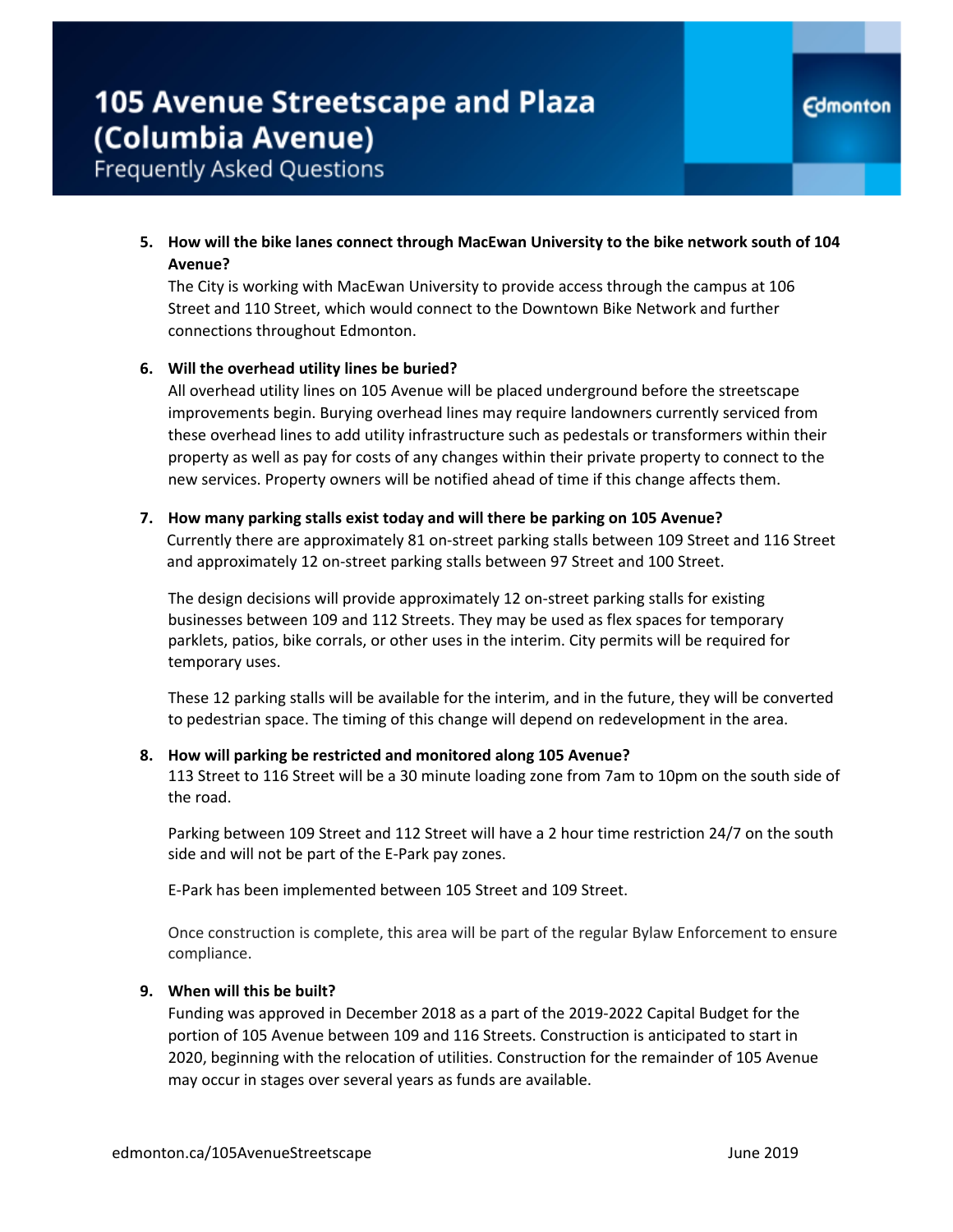## **105 Avenue Streetscape and Plaza** (Columbia Avenue)

### **Frequently Asked Questions**

### **10. How will traffic signals at intersections be affected?**

It is expected that the traffic signals will be similar to what is on the street today. No additional traffic signals are being considered as part of the project, but signal equipment specific to cyclists will be added.

#### **11. Why was engagement for the plaza separate from the streetscape?**

A plaza between 112 and 113 Streets was proposed in the 2006 and 2013 preliminary designs but did not receive any further design development during the 2018 preliminary design update. The intent was to have stakeholder engagement specifically on the plaza once the preliminary design for the roadway was endorsed by City Council's Urban Planning Committee. This occurred in late 2018, along with the Council's budget approval for the next phase of construction from 109 Street to 116 Street. This phase will also include the plaza construction from 112 Street to 113 Street. Construction will start in 2020.

#### **12. Will the plaza be built in the next phase of construction?**

Yes, the plaza is part of the construction for this project. Utility relocation is planned for 2020 with roadway construction anticipated to start in 2021.

### **13. Who will program the plaza?**

The plaza will be open for day-to-day activities year round.

The City will not provide programming for the site. Special interest groups (such as a farmers market, an art class or exercise class), community leagues and other groups will be able to book the plaza for functions and activities through the Neighbourhood Recreation Coordinator for Queen Mary Park neighbourhood.

Smaller events may take place within the plaza. Larger events (such as a concert) may require a temporary road closure to provide the space required for the event. A permit is required for a road closure.

### **14. Are additions to the plaza, such as art or a structure, possible in the future?**

The plaza is part of the road right-of-way and it will need to follow the Traffic Bylaw 5590. Depending on the type of addition, any organization that would like to add art or a structure to the plaza would have to enter into an agreement or obtain a permit from the City to support the installation and clarify roles and responsibilities around operations and maintenance of the feature. The City's Right-of-Way and Parkland Management Group would be the contact to start this process.